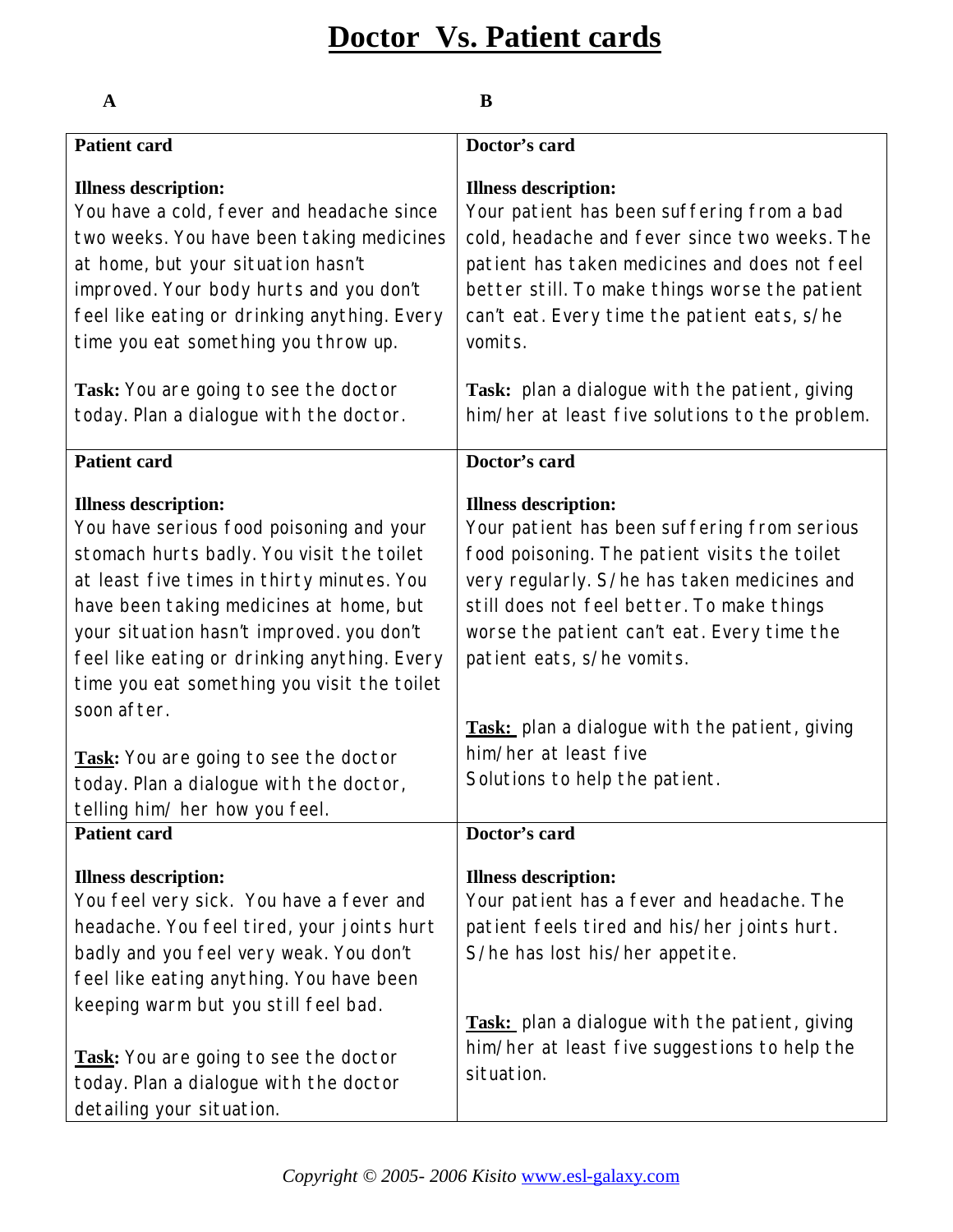| <b>Patient card</b>                                                                                                                                                                                                                                                                                                                                                                                        | Doctor's card                                                                                                                                                                                                                                                                                                                                                         |
|------------------------------------------------------------------------------------------------------------------------------------------------------------------------------------------------------------------------------------------------------------------------------------------------------------------------------------------------------------------------------------------------------------|-----------------------------------------------------------------------------------------------------------------------------------------------------------------------------------------------------------------------------------------------------------------------------------------------------------------------------------------------------------------------|
| <b>Illness description:</b><br>A sore throat is making you feel terrible.<br>You have had the sore throat for a day now<br>and it only gets worse. Now you can't eat<br>anything or else your throat hurts badly.<br>Your situation is very discomforting and you<br>have sleepless nights<br>Task: You are going to see the doctor today.<br>Plan a dialogue with the doctor detailing<br>your situation. | <b>Illness description:</b><br>Your patient has a sore throat and s/he can<br>neither eat nor sleep at night. The patient<br>feels terribly bad. To make it worse, fevers<br>and headache has worsened the situation.<br>Task: it is your job to help the patient plan a<br>dialogue with the patient, giving him/her at<br>least five solutions to help the patient. |
| <b>Patient card</b>                                                                                                                                                                                                                                                                                                                                                                                        | Doctor's card                                                                                                                                                                                                                                                                                                                                                         |
| <b>Illness description:</b><br>The last time you went playing football you<br>broke your leg. The broken leg hurts badly.<br>You can only walk when someone supports<br>you. You feel uncomfortable and spend most<br>of your time in bed.<br>Task: You are going to see the doctor today.<br>Plan a dialogue with the doctor explaining<br>how you feel.                                                  | <b>Illness description:</b><br>Your patient has a broken leg. His/her leg<br>hurts badly and the patient can't walk. To<br>make it worse, the leg hurts badly.<br>Task: it is your job to help the patient plan a<br>dialogue with the patient, giving him/her at<br>least five solutions to help the patient.                                                        |
| <b>Patient card</b><br><b>Illness description:</b><br>You have a cough since two weeks. The<br>situation is not improving, but worsening.<br>When you cough your back and stomach<br>hurts.<br>Task: You are going to see the doctor today.<br>Plan a dialogue with the doctor explaining<br>how you feel.                                                                                                 | Doctor's card<br><b>Illness description:</b><br>Your patient has bad cough that has been<br>going on for a while. His/ her situation gets<br>worse everyday. Her stomach and back hurts<br>when s/he coughs.<br><b>Task:</b> you must do something to help the<br>patient. What five things should the patient<br>do to get better?                                   |